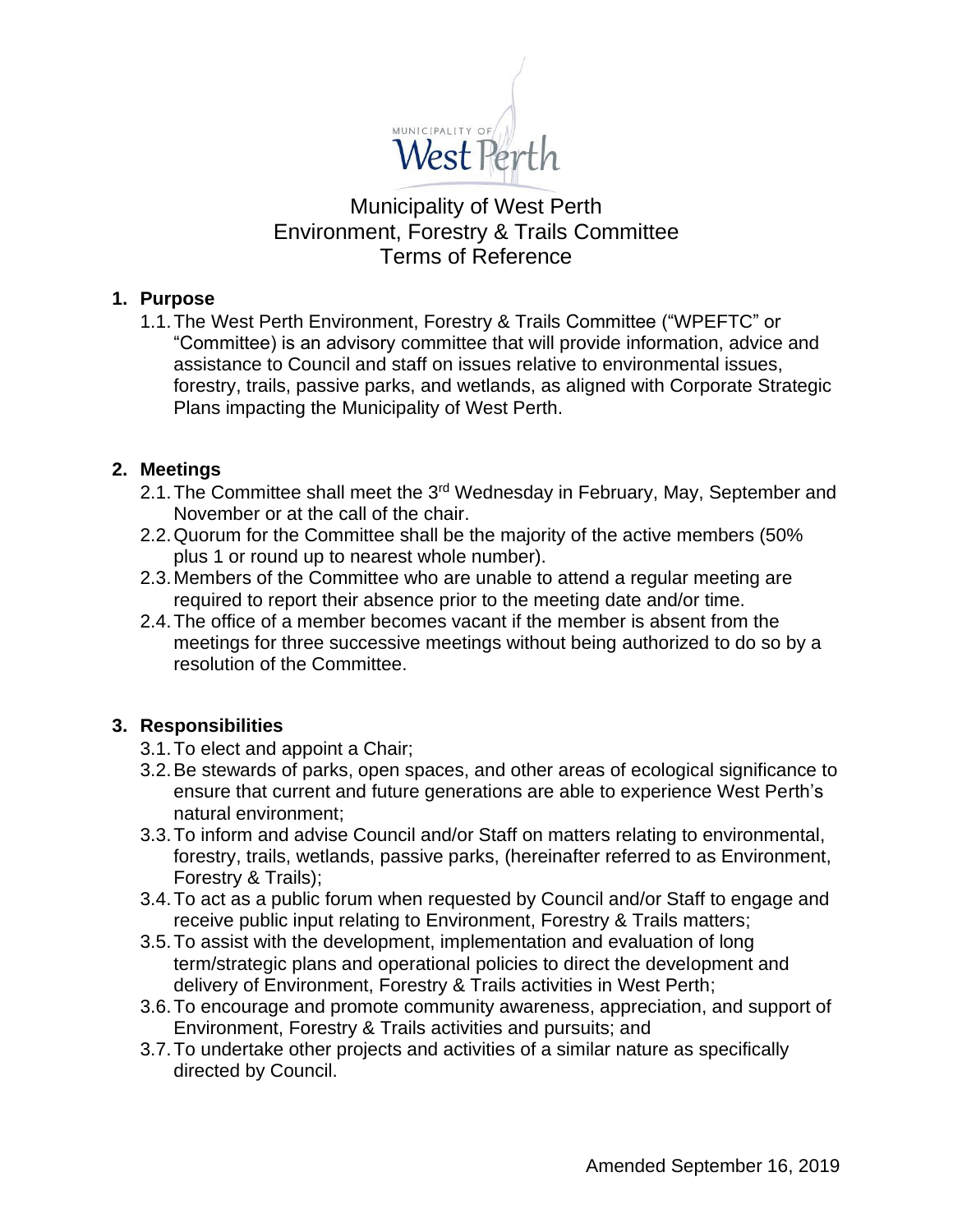# **4. Term & Membership Composition**

- 4.1.Appointed by Council, the Committee shall consist of 7 members composed of:
	- a. One (1) member of Council;
	- b. 6 citizen appointments.
	- c. Mayor as Ex-Officio
- 4.2.To be eligible to make application and serve on this Committee individuals must be:
	- a) a resident of the Municipality of West Perth;
	- b) at least 18 years old; and
	- c) able to demonstrate compliance with all relevant by-laws of the Municipality.
- 4.3.Under the direction of the Clerk, secretarial and other support services will be provided by the Municipality of West Perth.
- 4.4.Resignations from the Committee must be in writing.
- 4.5.The Committee shall be appointed for the term of Council, but shall continue until such time as new Committee members are appointed by a new Council following an election. Members may be reappointed at the discretion of Council.
- 4.6.Recognizing that vacancies may arise, Council will request submissions from the public and will appoint citizens to fill such vacancies.
- 4.7.An end of each term, the Committee will submit a report indicating accomplishments and, if required, objectives going forward.

# **5. Duties of Committee Members**

- 5.1.All appointed Committee Member positions are voting members. The duties of each of the members are as follows:
- 5.2.The Chair shall:
	- a) Chair all meetings of the WPEFTC;
	- b) Rule on all procedural matters and maintain decorum;
	- c) Ensure motions and amendments are clearly expressed and, if there is no motion under consideration, summarize the discussion for the purpose of the minutes;
	- d) Have general supervision of the affairs of the WPEFTC;
	- e) Sit as voting ex-officio, on all WPEFTC sub- committees;
	- f) Be the public representative of and spokesperson for the Committee;
	- g) Perform any other duties which the Committee may assign from time to time.
	- h) Work with staff of the Municipality to ensure legislative obligations are met, including but not limited to those regarding staff, volunteers, sub-committees and members of the WPEFTC.
- 5.3.The Secretary shall:
	- a) Give the required notice as per the Municipality's procedural rules contained within this document for every Committee and general meeting of the WPEFTC.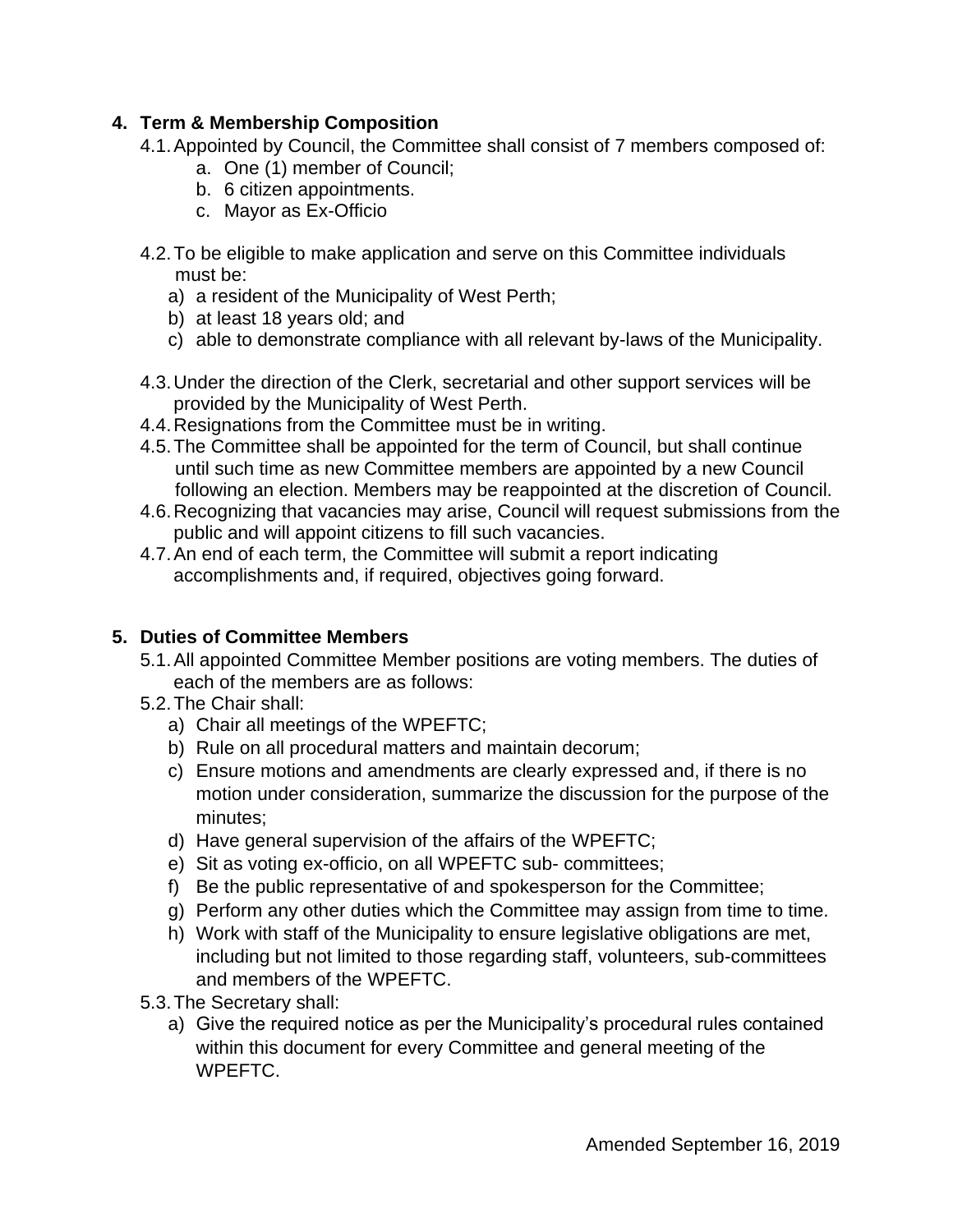- b) Take minutes of each such meeting and shall record in the minutes the following: the place, time and date of meeting, the name of the person presiding and the Committee members present and absent, any correction to and the adoption of, the minutes of the previous meeting, and all resolutions. All minutes of every meeting shall be printed and signed by the Chair and Secretary and provided to the Clerk for purposes of record keeping;
- c) Perform any other duties that the Committee may assign from time to time.
- 5.4. The Treasurer shall:
	- a) Keep and maintain the financial records and books of the WPEFTC which shall include but be not limited to keeping of all receipts and disbursements in proper books of account, depositing all moneys or valuable effects;
	- b) Prepare the financial statements of the WPEFTC;
	- c) Maintain an inventory of all tangible and intangible assets owned or leased by the WPEFTC;
	- d) Prepare and distribute the proposed annual budget in accordance with the requirements of the Municipality;
	- e) Prepare written financial updates for the committee's review and consideration at each regular general meeting; and

## **6. Subcommittees of the Committee**

- 6.1.The Committee may establish sub-committees to carry out the objectives of the WPEFTC or to advise the Committee.
- 6.2.The Committee shall prescribe the duties of all such committees by resolution or as defined in Committee approved terms of reference.
- 6.3.Sub-Committee members selected by the Committees need not be members, but shall be individuals committed to the advancement of the purposes of the WPEFTC.
- 6.4.The Chair is an ex-officio member of each committee.
- 6.5.The Committee may allocate funding to one or more committees to undertake approved, specific tasks on behalf of the WPEFTC, provided an account of all planned expenditures is presented at each Committee meeting throughout the tenure of the committee, for review and approval. Sub-Committee members are responsible for their budgeted funds and must seek Committee approval for any funds that exceed this budget.
- 6.6.Significant decisions of a sub-committee shall be subsequently ratified by the Committee before they are implemented or take effect.
- 6.7.The Chair of a sub-committee shall present progress reports and make recommendations to the WPHC on all projects undertaken. Sub-Committee(s) of the Committee are at the discretion of the WPEFTC and can be restructured at any time.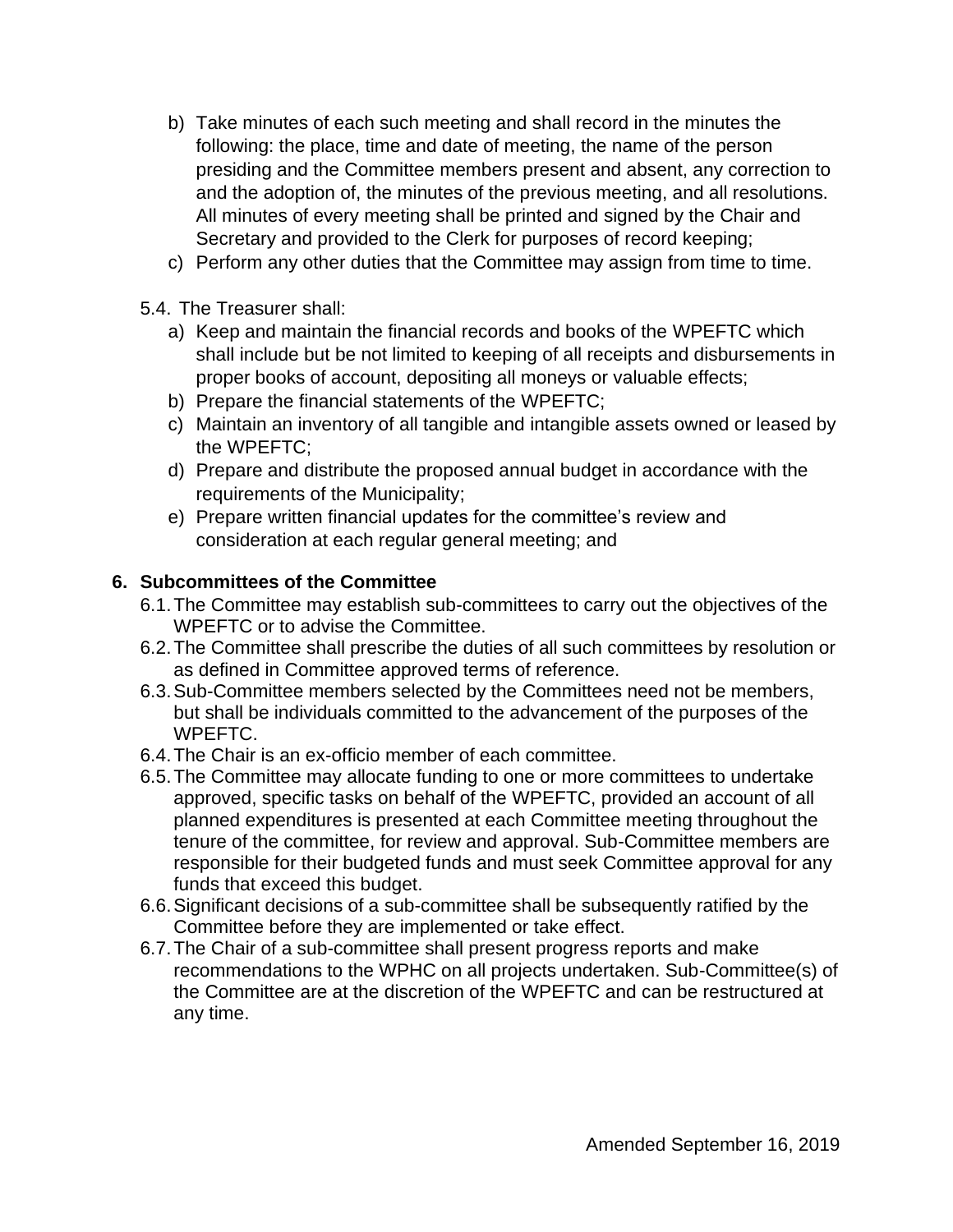### **7. Remuneration**

7.1.Members shall serve without remuneration. Members may be reimbursed for all reasonable expenses directly relating to their functions as members provided those expenses are approved in advance by resolution of the Committee.

## **8. Member in Good Standing**

8.1.The rules governing the procedure of Council and the conduct of members shall be observed by this Committee. All members should reflect appropriate conduct when attending meetings and/or representing the Environment, Forestry & Trails Committee.

### **9. General Conduct**

9.1.All members will abide by the Municipality of West Perth's Code of Conduct and other applicable Municipal policies and guidelines.

## **10. Budget**

10.1.The Committee, if deemed necessary, will submit a budget for Council's approval, to include anticipated revenue and estimated expenditures. Purchases will adhere to the Municipality's purchasing By-law. The budget will be administered by the Treasurer. In addition, other funds may be requested of Council for special projects or undertakings.

### **11.Use of Municipal Logo/Letterhead**

11.1.The Committee has the ability to draft correspondence and make contacts with external organizations/individuals to solicit information to/from the public, to carry out its mandate. However, the nature and information shall be approved by the Clerk and shall not bind the Municipality. The Committee shall adhere to the Municipality's logo policy in carrying out the mandate of the Committee.

### **12.Authority**

12.1.The Committee shall work within the scope of their responsibilities as set out in this Terms of Reference. The Committee has no decision-making authority. Recommendations to Council in the form of resolutions are required. Any information or action that binds the Corporation will require Council's approval.

### **13.Confidentiality**

13.1.The Municipal Act, S.O. 2001, c. 25, shall bind the members of the Committee as it relates to confidentiality, conflict of interest, closed sessions, and any other requirements under the Act, which pertain to the conduct of officials.